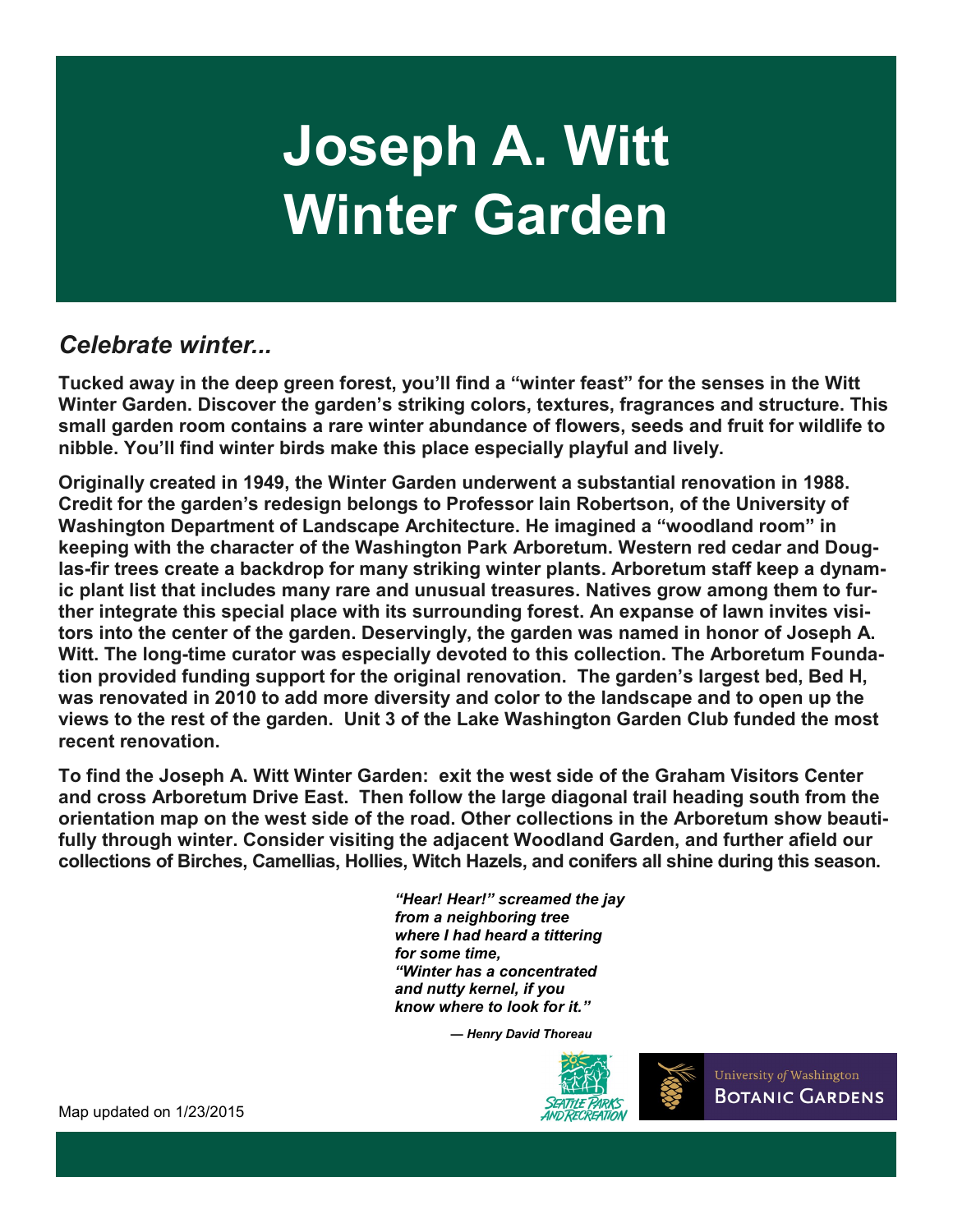## **PLANT LIST**

#### **BED A**

- *Hamamelis* x *intermedia* 'Ruby Glow'
- *Helleborus foetidus*
- *Hamamelis* x *inter.* 'Orange Beauty'
- *Helleborus* x *hybridus*
- *5 Pulmonaria* sp.
- *Sarcococca hookeriana* var. *digyna*
- *Mahonia* (*Berberis*) x *media* 'Lionel Fortescue'
- *Rhododendron* 'Seta'
- *Rhododendron dauricum*
- *Rhododendron* 'Anchorite'
- *Rhododendron* 'Saunders Ruby'
- *Corylopsis sinensis* 'Spring Purple'
- *Ribes laurifolium*
- *Mahonia* (*Berberis*) 'Arthur Menzies'
- *Hamamelis* x *inter.* 'Westerstede'
- *Rhododendron cyanocarpum*
- *Mahonia* (*Berberis*) *gracilis*
- *Acer circinatum*
- *Hamamelis* x *inter.* 'De Belder #965'
- *Hamamelis* x *intermedia* 'Primavera'

#### **BED B**

- *Helleborus* x *hybridus*
- *Hamamelis* x *intermedia* 'Pallida'
- *Berberis* x *gladwynensis* 'William Penn'
- *Bergenia cordifolia* 'Rotblum'
- *Rhododendron* 'Cilpinense'
- *Ribes sanguineum* (Early Betty)
- *Ophiopogon planiscapus* 'Ebony Knight'
- *Osmanthus heterophyllus '*Goshiki'
- *Erica* x *darleyensis* 'Silberschmelze'
- *Hydrangea anomala* ssp. *petiolaris Garrya elliptica* 'Evie'
- 
- *Garrya* x *issaquahensis*
- *Cornus stolonifera* 'Kelsey's Dwarf'
- *Lonicera standishii*
- *Lonicera fragrantissima*
- *Azara microphylla*
- *Mahonia* (*Berberis*) 'Arthur Menzies'
- *Helleborus argutifolius*
- *Cyclamen hederifolium*

#### **BED C**

- *Ophiopogon planiscapus* 'Ebony Knight'
- *Chimonanthus praecox*
- *Iris foetidissima*
- *Carex morrowii* 'Variegata'
- *Cornus sanguinea* 'Midwinter Fire'
- *Salix gilgiana*
- *Callicarpa japonica*
- *Salix irrorata*
- *Salix alba* 'Vittellina'
- *Ilex verticillata* 'Afterglow'
- *Cornus stolonifera* 'Flaviramea'
- *Salix acutifolia* 'Pendulifolia'
- *Salix melanostachys*
- *Ilex verticillata* 'Southern Gentleman'
- *Cyclamen hederifolium*

*Acorus gramineus* 'Ogon'

*Acer palmatum* 'Japanese Sunrise'

 *Epimedium pinnatum* 'Thunderbolt' *Helleborus* 'Golden Sunrise' *Helleborus* 'HGC Cinnamon Snow' *Helleborus* IVORY PRINCE ('Walhelivor') *Epimedium* x *versicolor* 'Cherry Tart' *Leucothoe fontanesiana* 'Nana' *Viburnum* x *bodnantense* 'Deben' *Vib.* x *bodnantense* 'Charles Lamont'

 *Ophiopogon planiscapus Daphne odora* 'Zuiko Nishiki'

*Salix fargesii*

 *Bergenia* 'Ruby Elf' *Salix* 'Swizzlestick'

*Cyclamen coum*

*Stewartia sinensis*

*Helleborus* x *hybridus Viburnum tinus* 'Variegata' *Ilex* x *altaclerensis* 'Hendersonii' *Garrya elliptica* 'Siskiyou Jade' *Elaeagnus pungens* 'Maculata'

*Camellia lutchuensis*

*Viburnum tinus* 'Lucidum'

Variety'

**BED I**

**BED K**

*purescens*

*Viburnum foetens*

*Stachyurus chinensis Chimonanthus praecox Viburnum farreri*

*Camellia sasanqua*

Cristatum'

*Iris foetidus*

*Sarcococca confusa*

**BED L**

*Viburnum farreri* 'Nanum'

 *Rhododendron argipeplum Rhod. mucronulatum* (dwarf form) *Rhododendron* 'Landmark' *Rhododendron dilatatum*

*Daphne mezereum* f. *alba* 'Bowles's

*Viburnum farreri* 'Candidissimum'

*Pulmonaria* 'Sissinghurst White'

*Hamamelis japonica* var*. flavopur-*

*Sarcococca hookeriana* var. *digyna*

*Camellia sasanqua* 'Shichi Fukujin' *Camellia sasanqua* 'Mine-no-yuki'

*Hamamelis japonica* var. *arborea Camellia sasanqua* 'Setsugekka'

*Camellia sasanqua* 'Kokinran' *Bergenia cordifolia* 'Rotblum' *Polystichum setiferum* 'Rotundatum

*Vaccinium ovatum* 'Vacsid1' *Abeliophyllum distichum Berberis wilsoniae*

*Polystichum polyblepherum Viburnum tinus* 'Pink Prelude'

*Sarcococca hookeriana* var. *digyna Mahonia* (*Berberis*) 'Arthur Menzies'

#### **BED D**

- *Erica* x *darleyensis* cultivars
- *Acer palmatum* 'Sango-kaku'
- *Acer griseum*
- *Helleborus* x *hybridus*
- *Betula albo*-*sinensis* var. *septentrionalis*
- *Brachyglottis* 'Sunshine'
- *Helleborus* 'HGC Pink Frost'
- *Rhododendron* 'Bubblegum'
- *Daphne odora* 'Zuiko Nishiki'

#### **BED E**

- *Rhododendron arboreum* hybrid
- *Helleborus* x *hybridus*
- *Osmanthus heterophyllus* 'Variegatus'
- *Abeliophyllum distichum*
- *Acer palmatum* 'Matsumurae'
- *Acer tegmentosum* 'Joe Witt'
- *Daphne bholua* 'Jacqueline Postil'
- *Ruscus hypoglossum*
- *Acer circinatum*

#### **BED F**

- *Ilex verticillata* 'Red Sprite'
- *Rhododendron* 'Cilpinense'
- *Magnolia stellata* 'Rosea'
- *Erica* x *darleyensis* 'Silberschmelze'
- *Corylus avellana* 'Contorta'
- *Calluna vulgaris* 'Robert Chapman'
- *Rhododendron* 'Seta'
- *Arctostaphylos uva-ursi* 'Vancouver Jade'

#### **BED G**

- *Acer palmatum* 'Burgundy Lace'
- *Acer palmatum* 'Kagiri-nishiki'
- *Acer palmatum* form
- *Sarcococca hookeriana* var. *humilus*

#### **BED H**

- *Acer palmatum* 'Murogawa'
- *Epimedium* 'Black Sea'
- *Ribes davidii*
- *Adiantum venustum*

*Rubus hypoglossum*

*Corylopsis spicata*

*Rhododendron lutescens Rhododendron barbatum Rhododendron moupinense Rhododendron strigillosum Rhododendron* 'PJM Elite' *Rhododendron* 'PJM Regal' *Acer tegmentosum* 'Joe Witt'

*Daphne bholua*

*Rubus tricolor*

*Corylus maxima* 'Atropurpurea Superba' *Danae racemosa*

*Corylopsis sinensis* var. *calvescens*

*Rhod. mucronulatum* 'Cornell Pink'

*Viburnum* x *bodnantense* 'Dawn' *Callicarpa bodinieri* var. *gir.* 'Profusion' *Acer palmatum* 'Japanese Sunrise'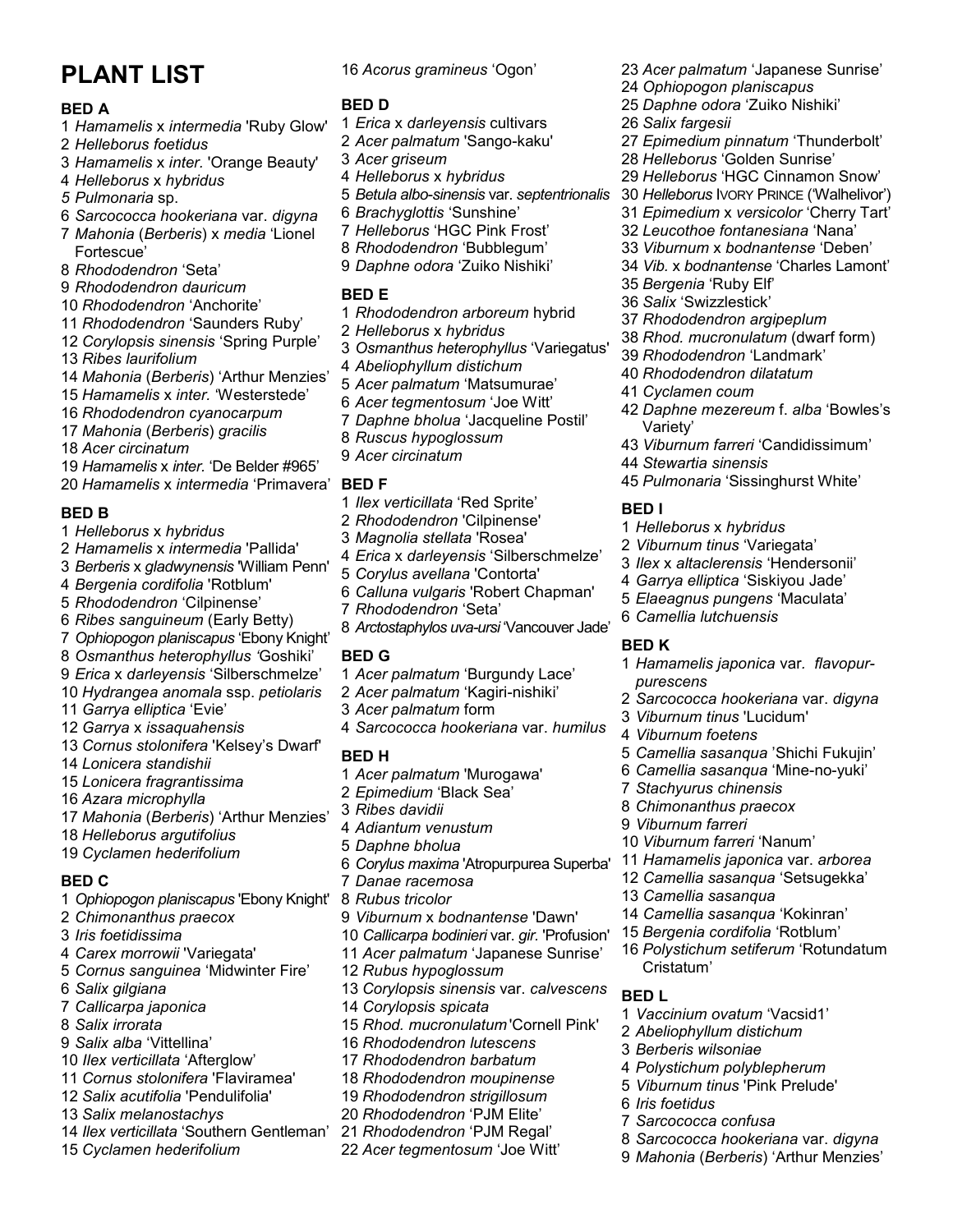- *Ruscus aculeatus*
- *Camellia* x *williamsii* 'Stryker 50-1-3' 10 *Stewartia monadelpha*
- *Camellia* 'Wabisuke'
- *Camellia pitardii* 'Apple Blossom'
- *Camellia* x *williamsii* 'Mary Christian'
- *Camellia sasanqua*
- *Camellia*. sp
- *Polystichum setiferum* 'Rotundatum Cristatum'

#### **BED M**

- *Pieris japonica* 'Mountain Fire'
- *Hamamelis mollis*
- *Sarcococca hookeriana* var. *digyna*
- *Hamamelis* x *intermedia* 'Hiltingbury'
- *Jasminum nudiflorum*
- *Hamamelis* x *intermedia* 'Jelena'
- *Picea mariana* 'Nana'
- *Liriope muscari* 'Big Blue'
- *Cyclamen coum*
- 
- *Euonymus fortunei* var. *radicans* 'Gracilis'
- *Garrya* x *issaquahensis* 'Carl English'
- *Camellia sasanqua '*Hinode-gumo'
- *Hamamelis vernalis*
- *Nandina domestica* 'Harbor Dwarf' *Mahonia* (*Berberis*) x *media* 'Winter Sun'
- *Sarcococca hookeriana* var. *humilis*
- 18 X *Fatshedera lizei*
- *Sarcococca confusa*
- *Camellia* 'Ack-Scent Sno'
- *Camellia* 'Ack-Scent White'
- *Camellia* 'Ack-Scent Star'
- *Epimedium* x *perralchicum*
- *Helleborus* 'HGC Josef Lemper'
- **BED O**
- *Epimedium* x *perralchicum*
- *Mahonia* (*Berberis*) 'Arthur Menzies'
- *Leucothoe fontanesiana* 'Rainbow'
- *Polystichum setiferum* 'Rotundatum Cristatum'
- *Rhododendron barbatum*
- *Hamamelis* x *inter.* 'Winter Beauty'

#### **KAEMPFERI BED**

- *Hamamelis* x *intermedia* 'Fire Charm'
- *Hamamelis japonica* 'Zuccariniana'
- *Hamamelis mollis* 'Gold Crest'
- *Cornus oblonga*

**Joseph A. Witt** 

- *Corylopsis gotoana*
- *Corylopsis glabrescens*
- *Rehderodendron macrocarpum*
- *Mahonia* (*Berberis*) *pinnata* 'Ken Hartman'

#### = Tree from the plant list **Winter Garden** = Large conifer, not listed **Woodland**  $5E<sup>6</sup>$ Garden Bench  $\overline{12}$  $\overline{2}$  $36<sub>2</sub>$ **Native** Knoll LAWN  $\overline{2}$ **Bench** К  $15_{12}$ **NORTH** Azalea  $1119_{20}$ Way **KAEMPFERI**  $\frac{4}{3}$ Graham 5 BED 5 **Visitors Cente**